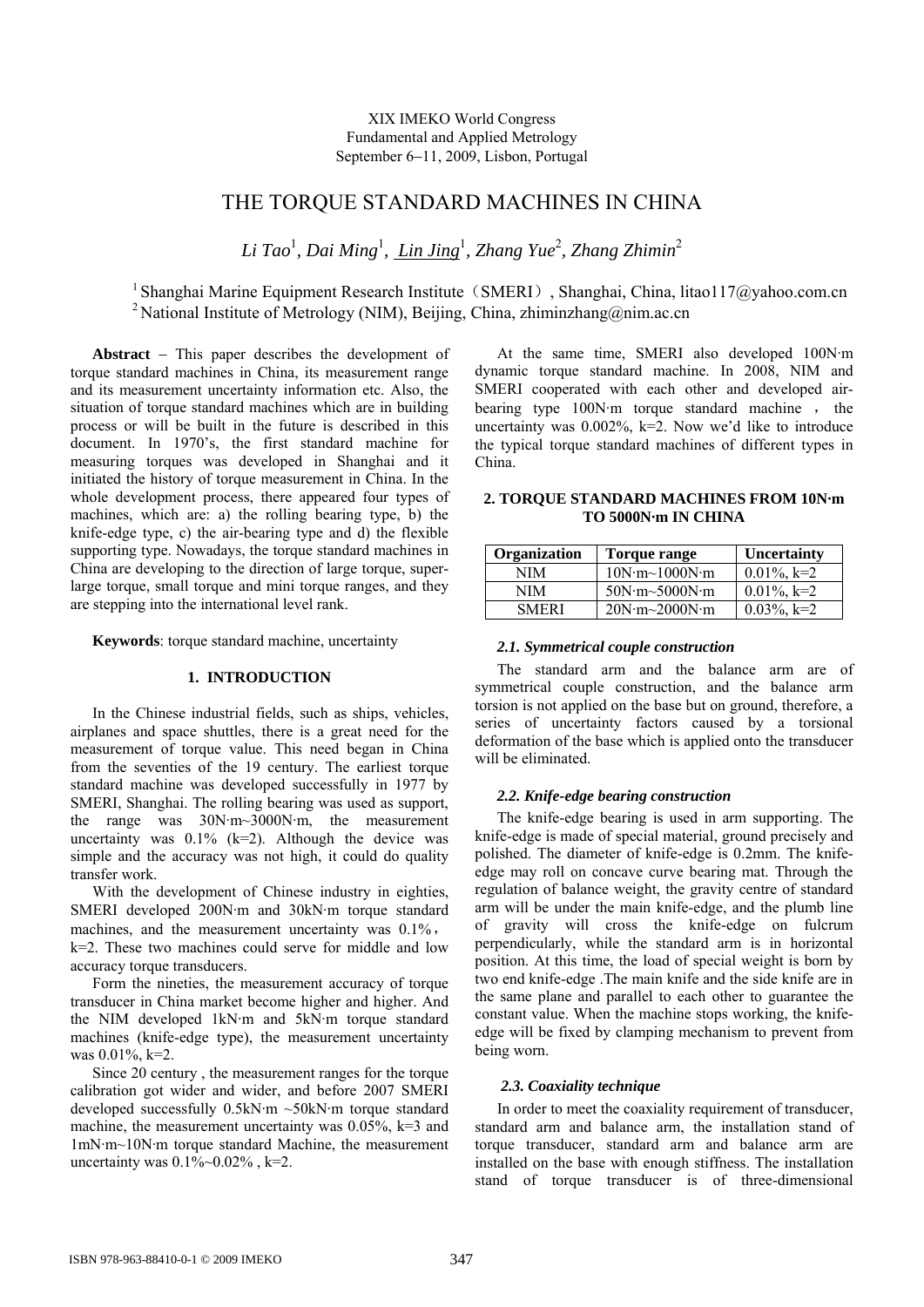adjustment and the movement of installation stand and adjustable balance arm on base is completed through the guide of straight rolling bearing with small gap. A special flexible coupling is adopted for connecting standard arm and calibrated transducer to eliminate the error caused by uncoaxiality of standard machine and transducer to apply the whole standard torque onto the calibrated transducer. The adopted flexible coupling can control the uncertainty produced by uncoaxiality to be in the range of  $1 \times 10^4$ .

### *2.4. PLC controlling*

All the working process and automatic loading are controlled by PLC. The loading speed is 40mm/min, and there is not any attack and oscillation during the loading and unloading process.

#### *2.5. Horizontal keeping technique*

The movement of elevating mechanism is controlled by a non-contact displacement transducer to eliminate the horizontal equal efficient length variation caused by inclination of standard arm after loading and to keep the standard arm in horizontal position from the beginning to the end.

### **3. 50kN·m TORQUE STANDARD MACHINE**

The structure of the machine is given in figure 1.



1-PC 2-Base 3-magnified arm of force 4-displacement transducer 5-standard arm of force 6-knife Edge support 7-calibrated transducer 8-three-dimension working platform 9-balance arm of force 10-stretch mechanism 11-weight group 12-clamping mechanism

Figure1: 50kN·m torque standard machine

The machine consists of loading mechanism, balance mechanism, alignment adjusting mechanism, control system and base. It can generate standard torque according to the dead-weight principle, and can apply standard torque to the calibrated torque transducer.

The loading mechanism consists of the standard arm of force (5), the magnified arm of force (3), the weight group and the loading mechanism (11).It can generate the standard torque. The magnified arm of force and the loading

mechanism of weight group can magnify the weight force to 10 times, and apply it to the standard arm of force. The balance mechanism consists of balance arm of force (9) and the stretch mechanism (10) for deceleration. It can generate the balance torque and pull back the standard arm of force to the horizontal position.

The loading mechanism and balance mechanism can form a standard torque and the latter can be applied to the calibrated transducer. The alignment adjusting mechanism consists of the axis adjusting mechanism , flexible coupling and the three-dimension working platform (8) of transducer, and it can make the supporting centre of the standard arm of force knife-edge(6),the centre of calibrated transducer (7) and the bearing centre of balance arm of force on the same line . Above mentioned mechanisms are installed on the rigid base (2) .The calibration process is controlled by PC (1),and the mechanism work is controlled automatically according to the order of PLC software.

# **4. 1mN·m ~10N·m TORUE STANDARD MACHINE**



Fig2: 1mN·m~10N·m torque standard machine ( $U = 0.02 \%$ , k=2)

The whole machine is an automatic continuous loading and automatic accurately measuring system and the electromagnetic torque device is used to replace the weights force to produce the force.

There are standard beam (front beam) and balance beam (rear beam), when the torque transducer "D" is introduced, the acting parts of the machines are connected into a whole component. The relative positions of whole component are fixed and not changeable. The displacement transducer "S" and the speed transducer "V" are installed on the standard beam and the acquisition electric resistance  $k_0$  is connected with torque device "F" through the combined amplifiers  $k<sub>s</sub>$ ,  $k_v$ ,  $k_z$ ,  $k_p$ .

The whole machine acts on the horizontal smooth agate knife mat through the high speed knife-edge with very small radius (R0.1). The mass centre of the machine is adjusted on the knife-edge to mark the machine work in the indifferent equilibrium status. Then the torque standard machine becomes automatic compensation system with negative feedback and the electromagnetic torque is not different.

The principle of 1mN•m~10Nm torque standard machine is as follow: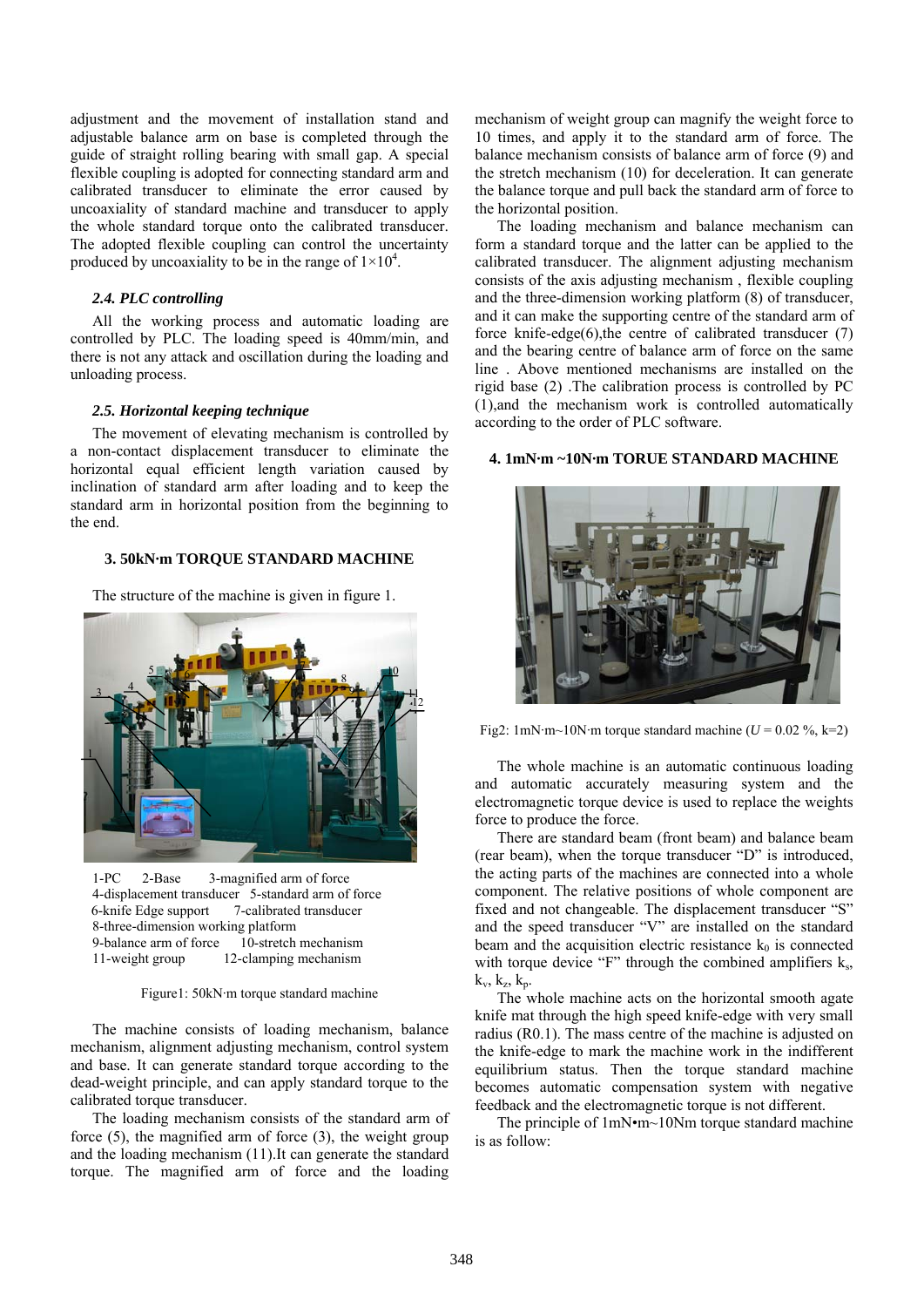

Fig 3: Measurement principle of the torque standard machine

100mN•m~10N•m *U*=0.02%, k=2 1mN•m~100mN•m *U*=0.1%, k=2

# **5. 100N•m NEGATIVE STEP DYNAMIC TORQUE STANDARD MACHINE**

The 100N•m negative step dynamic torque standard machine consists of torque block, three-dimension working platform, electric controller, steel rope, cylinder, electromagnet weight, base and torque wall etc. as shown in figure 4.



Fig4: Principle of 100N·m negative step dynamic torque standard machine

- 1- torque block
- 2- measured transducer
- 3- three-dimension working platform
- 4- electric controller
- 5- steel rope
- 6- cylinder
- 7- electro-magnet weight
- 8- base frame
- 9- torque wall



Fig5: 100N·m negative step dynamic torque standard machine

One end of calibrated torque transducer is installed on the torque block and the other end is connected to the torque wall. The torque block is a big mass piece. The torque wall applies negative step torque to the transducer. The step force is formed by the cylinder and the electro-magnet weight and is suspended on the pure torque wall to form a step torque. When the electro control PLC order is given, the electromagnet attracts the weight and the cylinder is charged with air to form a pulling force needed by 100N·m torque, and the 100N·m torque is supported by the transducer via the torque wall. When the electro-magnet is off, the reacting force of cylinder makes the steel nope weightless and go up quickly, the torque supported by the transducer disappears to zero and to form a negative step process. The negative step torque wave is acquired via the data acquisition device and the change time τ from 90% torque value to 10% torque value may be read, so the  $\omega_n$  value may be obtained through data processing.

The specification of machine is as follows: measurement range 100N•m, τ≤5ms, *U*=3%, k=2.

# **6. 100N·m HIGH ACCURACY TORQUE STANDARD MACHINE**

The deadweight construction is used in this machine and the torque value can be reproduced with the help of the combined force of the gravitation introduced by the weights and the floating force acted on the weights by the air and the vector of the lever length.

 The torque value produced by the machine is calculated according to formula:  $(1)$ 

$$
M = mg (1 - \frac{\rho_a}{\rho_o}) L \sin \alpha \tag{1}
$$

M— torque value  $(N \cdot m)$ ; m— mass of weights (kg);

g— gravity acceleration in the installed place (m/s);

 $\rho_a$ —air density (kg/m<sup>3</sup>);

 $\rho_{\omega}$ —material density of weight (kg/m<sup>3</sup>);

- L—length of arm (m)
- $\alpha$ —angle between arm and plumb line (rod).

The machine consists of the air bearing, the arm—lever system, weights loading system, connector and the machine base. The air bearing supporting system is used in the support part of the lever to reduce the friction brought by the support part. The balance is measured by the displacement